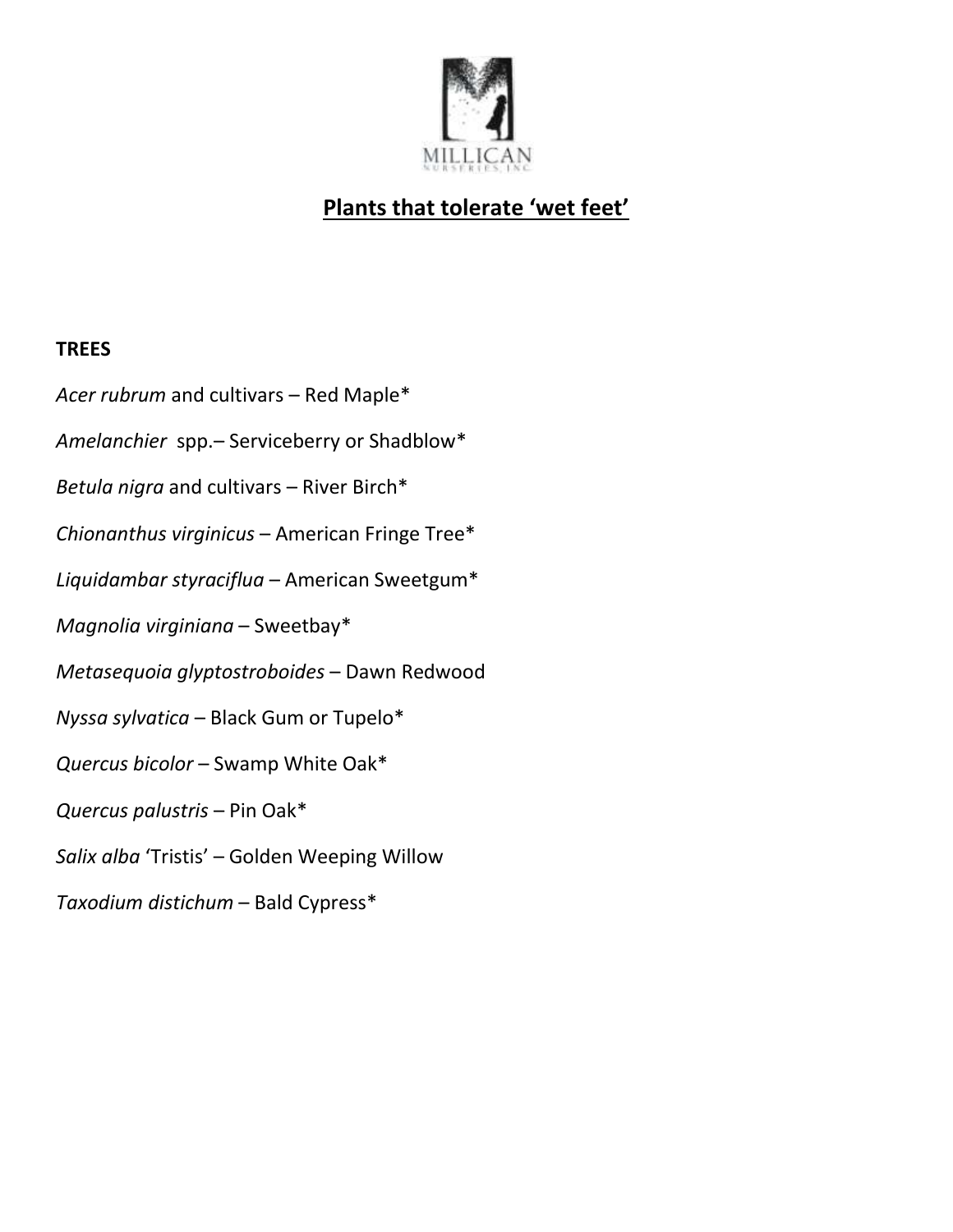## **SHRUBS**

*Aronia* spp. – Chokeberry\* *Azalea canadense* – Rhodora\* *Azalea viscosum* – Swamp Azalea\* *Calycanthus floridus* – Sweet Shrub\* *Cephalanthus occidentalis* – Button Bush\* *Clethra alnifolia* and cultivars – Summersweet\* *Cornus amomum* - Silky Dogwood\* *Cornus racemosa* – Grey Dogwood\* *Cornus sericea* and cultivars – Redosier Dogwood (Red and Yellow-twigged)\* *Ilex verticillata* and cultivars – Winterberry\* *Itea virginica* and cultivars- Virginia SweetSpire\* *Kalmia angustifolia* and cultivars – Sheep Laurel\* *Myrica gale* – Sweet Gale\* *Rhododendron groenlandicum* – Labrador Tea\* *Salix discolor* – Pussywillow\* *Salix purpurea* 'Nana' – Blue Arctic Willow *Sambucus canadensis* and cultivars – Elderberry\* *Vaccinium corymbosum* – Highbush Blueberry\* *Viburnum cassinoides* – Witherod\* *Viburnum dentatum* and cultivars – Arrowood\* *Viburnum lentago* – Nannyberry\* *Viburnum trilobum* – Highbush American Cranberry \*